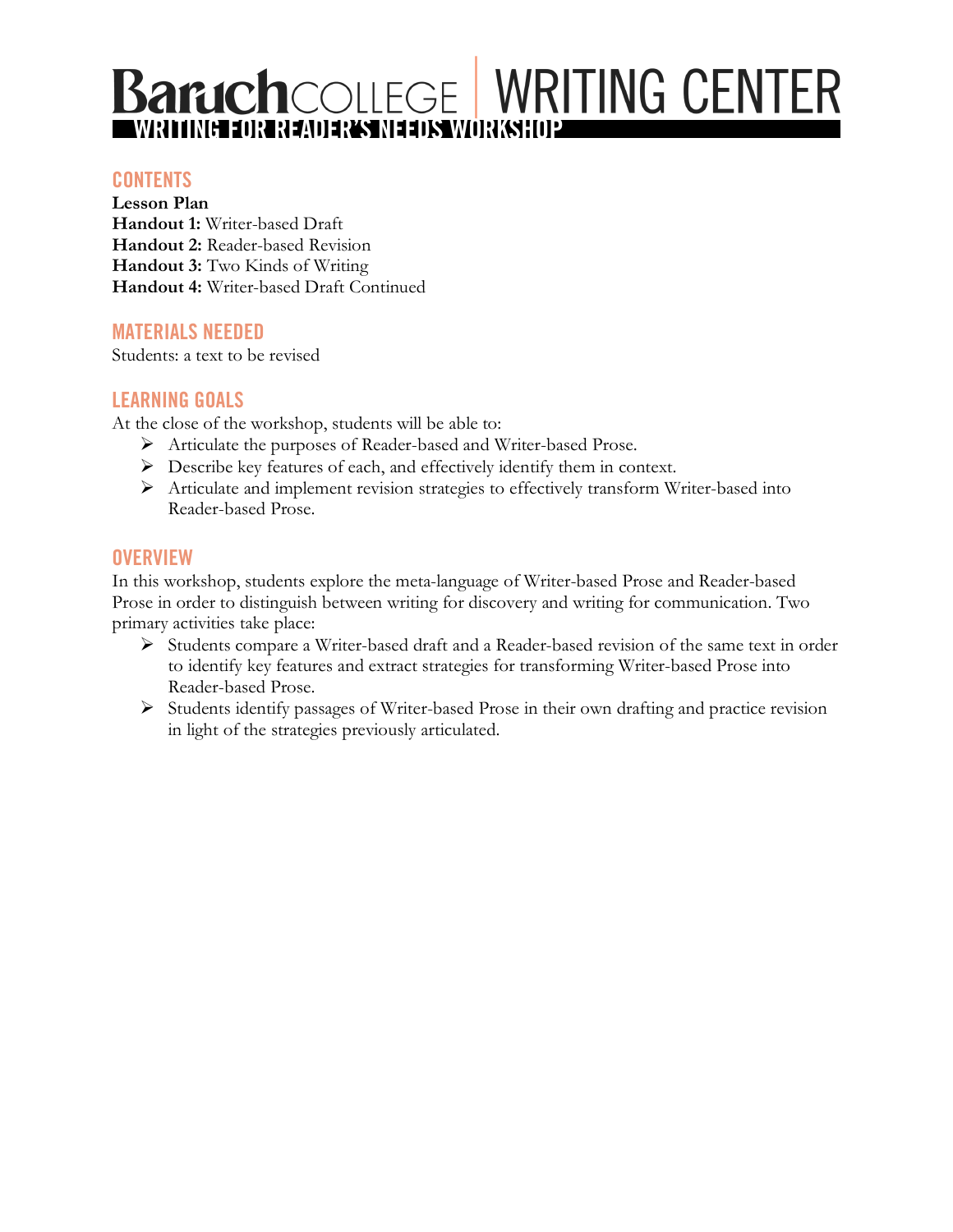## **LESSON PLAN**

#### **Introduction**

Welcome students by asking about their goals and what has brought them to the workshop. Explain that the workshop introduces two kinds of writing—**Writer-based Prose** and **Reader-based Prose**. Briefly define the word "prose" before defining "Writer-based" as "based on a writer's needs" and "Reader-based" as "based on a reader's needs."

#### **Part One: Examining Two Kinds of Text**

- 1. **Distribute Handouts 1: "Writer-based Draft") and Handout 2: "Reader-based Revision." Frame the activity that follows:** 
	- Ø Identify Handout 2 (the Reader-based text), as the writer's revision of Handout 1 (her earlier, Writer-based draft).
	- Ø Explain that you will read both texts aloud to students, and then the group will compare and contrast them together.
- 2. **Read Handout 1 aloud; then read Handout 2 aloud.**
- 3. **While distributing Handout 3: "Two Kinds of Writing," ask students to begin by**  describing their experiences as readers of the two texts. Consider prompts such as:
	- Ø *What does it feel like to read this?*
	- Ø *What do you think about the writer?*
	- Ø *How does your opinion of her change between the two versions?*
- 4. **Facilitate close reading of the two texts, beginning with the Purposes of Writer-based Prose.** Elicit and document on the whiteboard such observations as:

| • Documents and facilitates unfolding of the writer's thoughts (associational wandering from<br>Beyoncé to Nazism to "post-racial")<br>• Enables testing—of tone and voice, potential counter-arguments, etc. ("Now some will<br>Purpose<br>argueYes, I understand") | <b>Writer-based Prose</b>                                        |
|----------------------------------------------------------------------------------------------------------------------------------------------------------------------------------------------------------------------------------------------------------------------|------------------------------------------------------------------|
| • Is self-focused rather than concerned with readers' understanding                                                                                                                                                                                                  | • Enables the discovery of ideas (arrival at concluding inquiry) |

5. **Segue to the Purposes of Reader-based Prose, explicitly comparing to the Writer-based draft where possible:**

|         | <b>Reader-based Prose</b>                                             |  |  |
|---------|-----------------------------------------------------------------------|--|--|
| Purpose | Clearly communicates a specific idea or claim ("Our cultural figures" |  |  |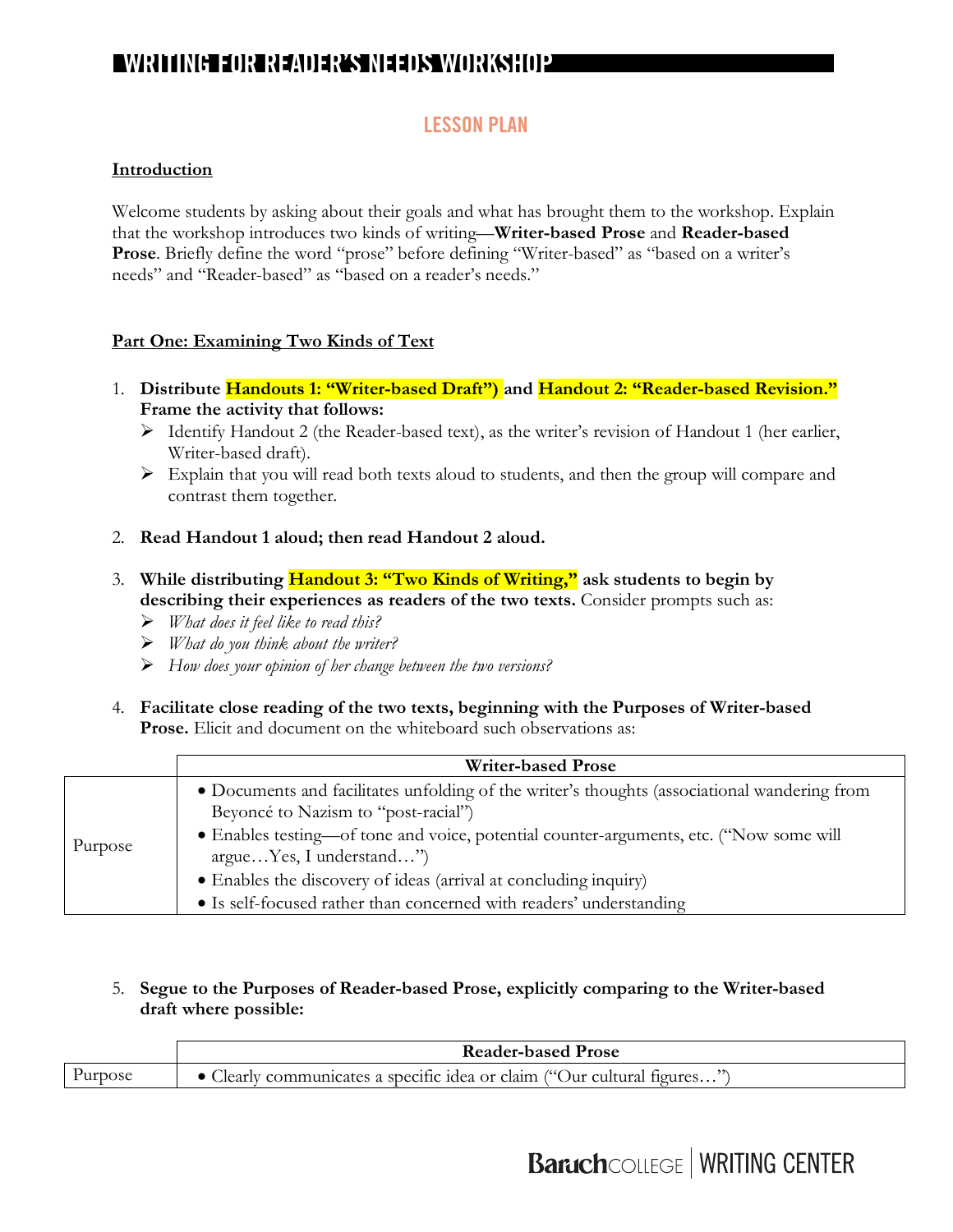- Reflects purposeful choice of tone, voice, and counter-argument ("But even if national politics…"; "This coded demand…") • Demonstrates awareness of a reader's needs for understanding
	- 6. **Synthesize the two columns to identify strategies for transforming Writer-based drafting into Reader-based Prose.** Prompt students to extract principles by asking, "What did the writer have to do, change or decide to get to the Reader-based version?" Elicit such strategies as:

|         | <b>Strategies for Revision</b>                                                                            |
|---------|-----------------------------------------------------------------------------------------------------------|
| Purpose | • Take a point of arrival (e.g., the bolded question) as a point of departure for a claim or thesis       |
|         | • Identify passages of associational tangents and discard them                                            |
|         | • Review collections of potential counterarguments to select the most likely or useful; discard<br>others |

7. **Following the structure of Handout 3 from left to right and top to bottom**, continue to guide students through collaborative analysis of the two texts, the differences between them, and the identification of actions or strategies for shaping Writer-based prose into more Reader-based forms. Arrive at findings such as:

|           | <b>Writer-based Prose</b>                                                                                                                                                                                                                                                                                   | <b>Reader-based Prose</b>                                                                                                                                                                 | <b>Strategies for Revision</b>                                                                                                         |
|-----------|-------------------------------------------------------------------------------------------------------------------------------------------------------------------------------------------------------------------------------------------------------------------------------------------------------------|-------------------------------------------------------------------------------------------------------------------------------------------------------------------------------------------|----------------------------------------------------------------------------------------------------------------------------------------|
| Structure | • Narrates a writer's thinking<br>process chronologically<br>• Surveys or "dumps" data,<br>evidence or examples                                                                                                                                                                                             | • Uses a hierarchical structure<br>with topic sentences that<br>overview information before<br>evidence is provided                                                                       | • Code claims, analysis and<br>evidence in the draft in<br>order to introduce them to<br>readers as such                               |
|           | ("Beyoncé Knowles's<br>L'Oreal Corporate<br>Contract"; "Two of the<br>preferred")<br>· Ignores conventions for<br>citation or attribution<br>"Don't quote me")                                                                                                                                              | • Signposts purposefully<br>transition from one idea to<br>the next, or from a claim to<br>an example ("Consider, for<br>example, the reigning<br>queen")<br>• Cites and presents sources | • With a claim or thesis<br>identified, select appropriate<br>ideas from the draft to serve<br>as topic sentences                      |
| Language  | • Contains language that is<br>"private"—undefined or<br>decontextualized ("sistas";<br>"post-racial")<br>• Uses a conversational (or<br>otherwise inappropriate)<br>tone ("Now some will<br>$argue$ ")<br>· Contains ungrammatical<br>passages, including<br>fragments and run-on<br>sentences ("forbid to | • Contextualizes and defines<br>terms to ensure shared<br>understanding ("post-racial")<br>· Uses an academic voice<br>• Observes sentence<br>boundaries and rules of<br>grammar          | • Replace, define, or<br>contextualize private<br>language<br>· Identify readers'<br>expectations for tone and<br>voice<br>• Proofread |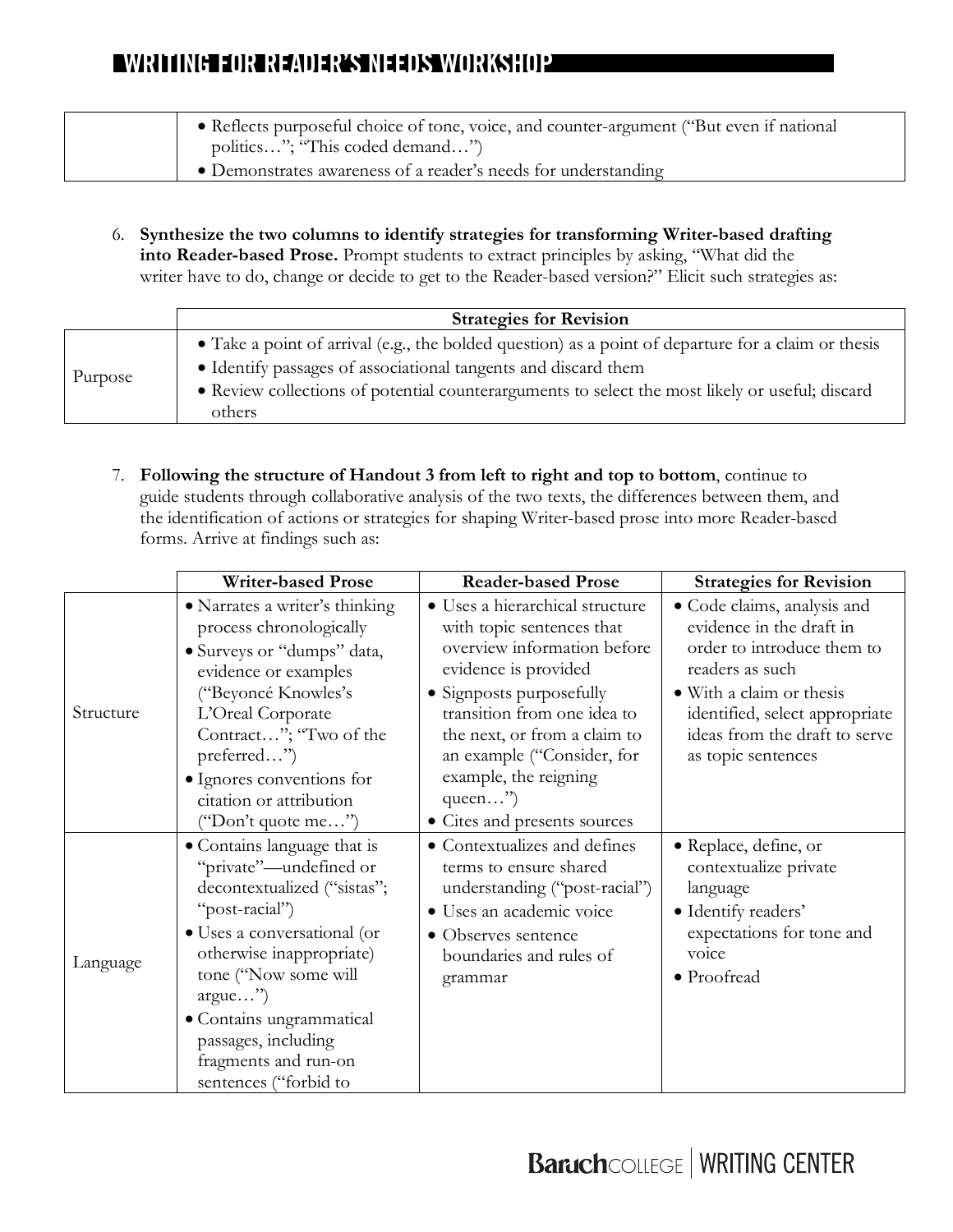| $\sqrt{1}$<br>$\bullet$<br>$\overline{\phantom{a}}$<br>$\cdots$                 |  |
|---------------------------------------------------------------------------------|--|
| $\sim$ $\sim$<br>change<br>$\sim$ $\sim$<br>$\overline{\phantom{a}}$<br>.<br>__ |  |
| 22<br>$\mathbf{u}$                                                              |  |
| чи                                                                              |  |

#### **Part Two: Practicing Revision**

- 1. **Re-emphasize that Writer-based Prose can be valuable** if we understand it as a step in the writing process *to discover* what the writer has to say—and if we revise *to communicate* to a reader.
- 2. **Direct students to identify a passage of Writer-based Prose in their own drafts.** 
	- Ø Ask that they work to revise this passage into a more Reader-based form.
	- $\triangleright$  Check for understanding by roving the room as students work.
	- Ø If any student does not have a text to work with, supply **Handout 4: "Writer-based Draft Continued."**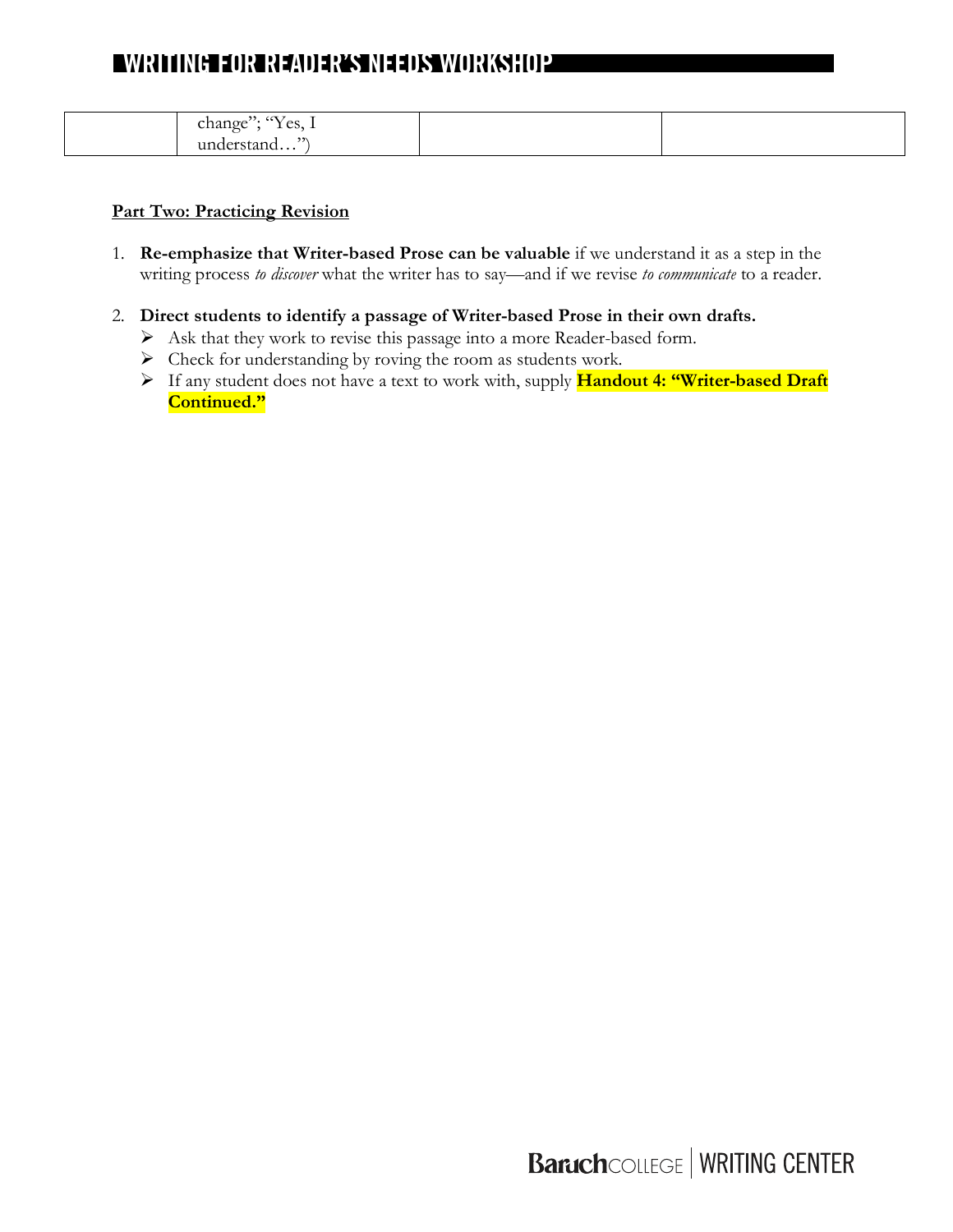# **WRITER-BASED DRAFT**

Beyoncé Knowles's L'Oreal Corporate Contract signed in July 2002 states the following concerning her hair image, "hair will be of adequate length and color before shoots....., and will notify Advertiser far in advance of concerts in North America of any radical change to her hair..."

In paraphrasing various sections of Beyoncé's L'Oreal Hair Contract, she is basically forbid to change her hair color and style and skin tone color plus shade as well to keep her approximately 10 million dollar contract for a period lasting at least five years as I understood. Don't quote me on the actual dollar amount, but somewhere in the realm of millions. Two of the preferred L'Oreal images of her are exhibited below:





Now some will argue well this is the **Advertisement Business** and most models sign-on to similar contracts about maintaining a certain look, but in terms of African-American Females, why must we be seen in this particular look which is mostly attributed to "blue-eyed and blonde-haired white women." That is a known fact that the look is mostly attributed to white women, not sistas. Even though Beyoncé's eyes are brown, but still in my opinion this is part of the old guard in terms of the look of the "master race" out of Hitler's Nazism. Yes, I understand we live in a "post-racial" American society and so many of my opponents will stay and fight me on this argument about "Eurocentric Looks are being pushed on Black Women" in a racist ideological way, and say I am far-reaching, but with that said, if we are in a "post-racial" society then my question is **why must the majority of Main-Stream American Advertisement reflecting African-American Women in hair beauty advertisements always be geared towards our adopting a different self hair-image that is not our own natural hair texture?**

**Baruch**COLLEGE | WRITING CENTER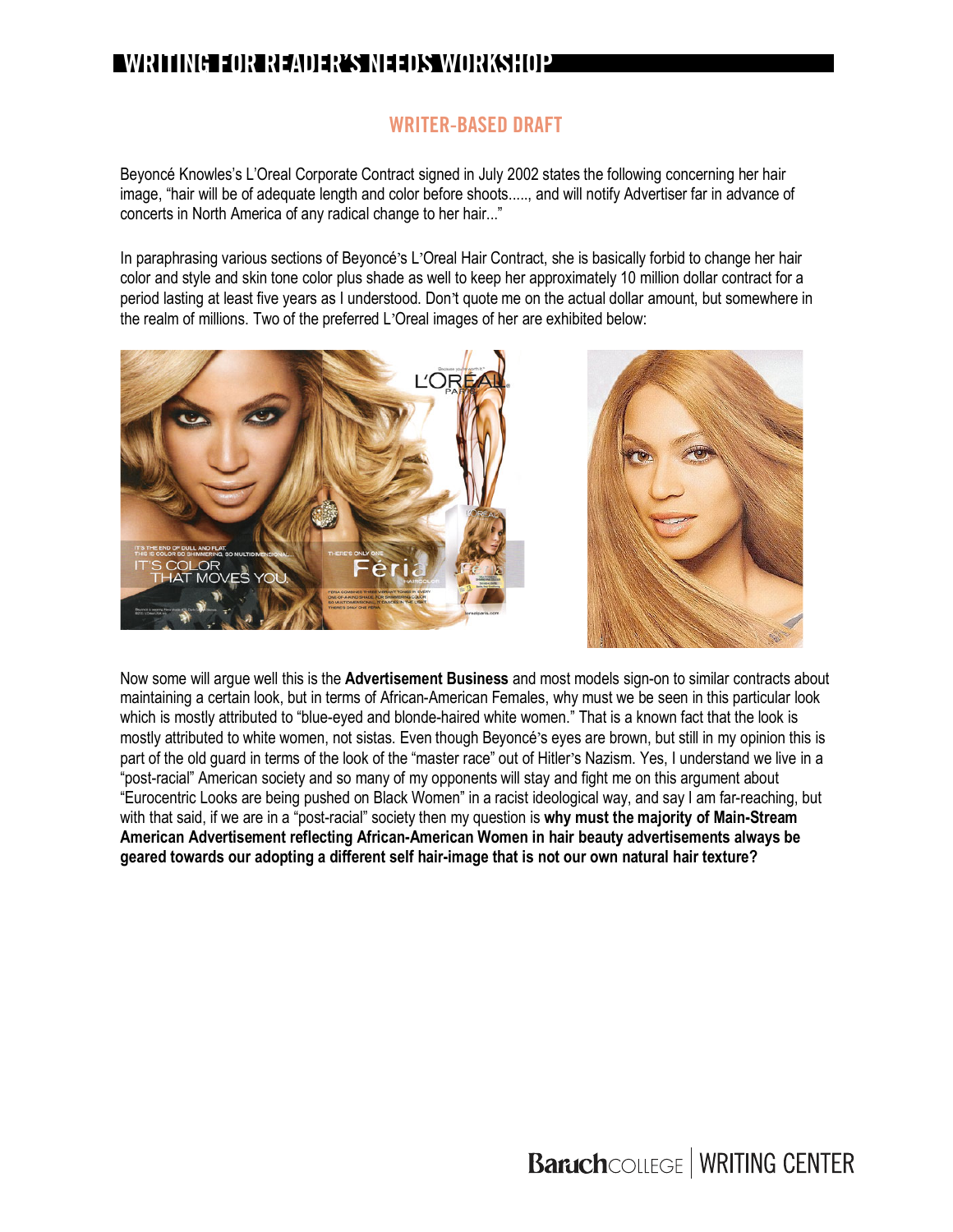#### **READER-BASED REVISION**

After the 2008 election, in which the United States chose its first black president, many Americans began to speak of ours as a "post-racial society," meaning one that had progressed beyond its violent history. If a fatherless black boy could grow up to hold the highest office in the land, after all, surely race was no longer determining the outcomes of human lives.

But even if national politics has finally come to value the contributions of those who are not white, it's difficult to say the same for other aspects of American life. Our cultural figures musicians, actors, celebrities, models—are especially constricted by the assumption that whiteness is more beautiful, more sophisticated, than blackness. In other words, we demand that black entertainers reflect Eurocentric traits if they are to be considered elegant, rather than merely "ghetto fabulous." Consider, for example, the reigning queen of elevated black culture, Beyoncé Knowles. Beyoncé has been a spokesmodel for cosmetics giant L'Oreal since 2001, when she signed her first five-year contract for \$4.7 million.<sup>1</sup> That first agreement included a section titled "Artist's Appearance," which generally outlined Beyoncé's obligation to maintain "approximately the same appearance" throughout her relationship with L'Oreal.<sup>2</sup> This coded demand to stay pretty may be off-putting, but it's a reasonable request if, like Beyoncé, one is hired to be pretty. What's far more problematic is the specific line requiring her to "give notice of any substantial…alteration to her hair."3 No other part of her body or style is mentioned specifically. Why? No other part of her body is as important in creating her racial identity. Indeed, her appearances on behalf of L'Oreal consistently emphasize flowing, strawberry-blonde hair. In every ad, whether blown to the side or away from her face, her naturally Afro-textured hair is always straight, shiny, and moving in the wind.

 <sup>1</sup> Glaister, Dan. "L'Oreal Denies 'Whitening' Beyoncé Knowles' Skin in Cosmetics Ad." *Guardiannews.com*. The Guardian. 8 Aug 2008. 9 Nov 2011.

<sup>2</sup> "Beyoncé's Head = Big Booty." *thesmokinggun.com*. 14 Aug 2004. 9 Nov 2011.

<sup>3</sup> Ibid.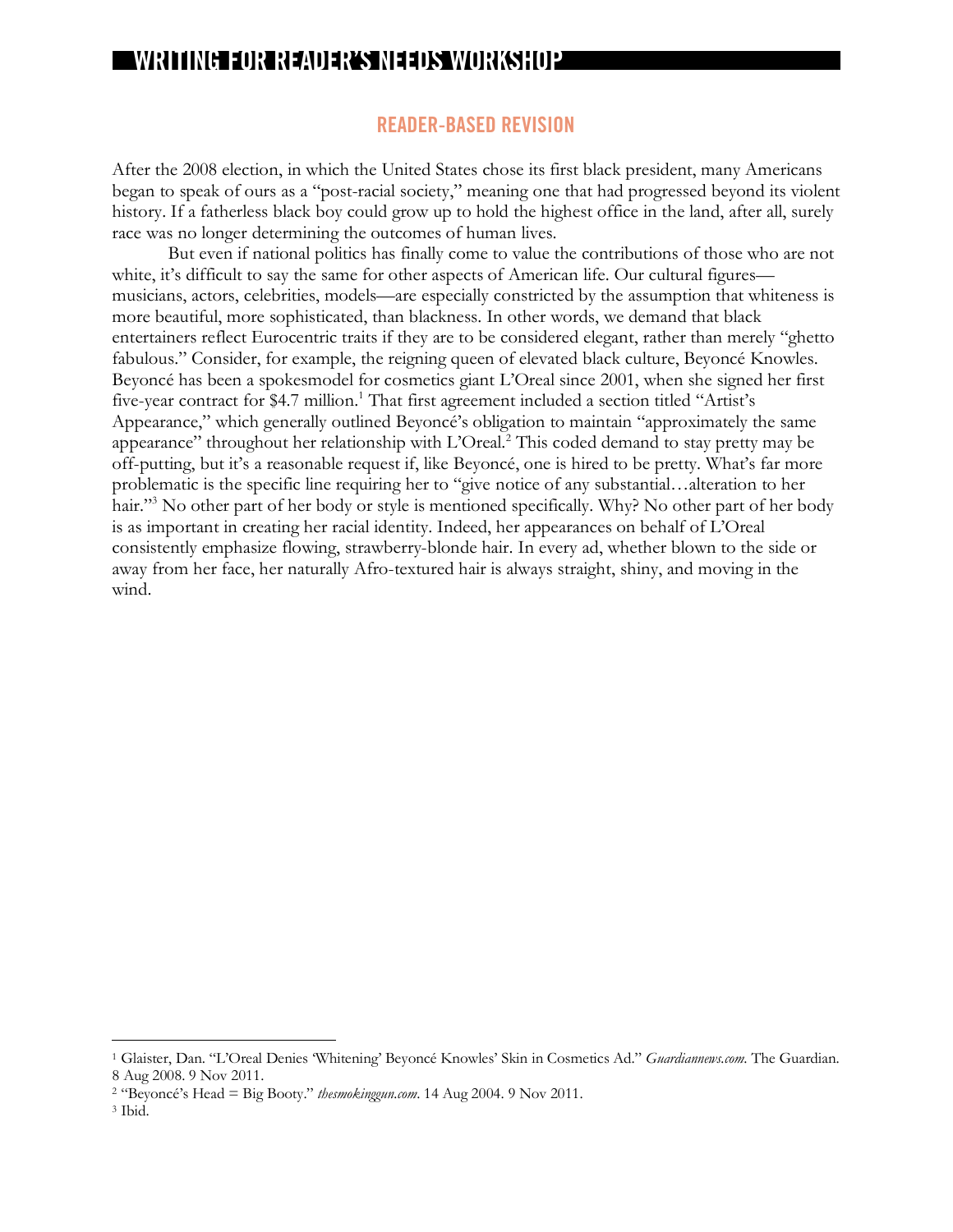|                                                                                                                                                               | <b>Writer-based Prose</b> | <b>Reader-based Prose</b> | <b>Strategies for Revision</b> |
|---------------------------------------------------------------------------------------------------------------------------------------------------------------|---------------------------|---------------------------|--------------------------------|
| Purpose<br>What is the writer's<br>purpose? Is it clear?<br>What is the main idea<br>or thesis and where is it<br>expressed? Who is the<br>intended audience? |                           |                           |                                |
| Structure<br>How is the information<br>organized and<br>presented? What role do<br>topic sentences play?<br>Where is the evidence or<br>examples?             |                           |                           |                                |
| Language<br>Are there undefined<br>terms? Are sentences<br>clear?                                                                                             |                           |                           |                                |

# **TWO KINDS OF WRITING**